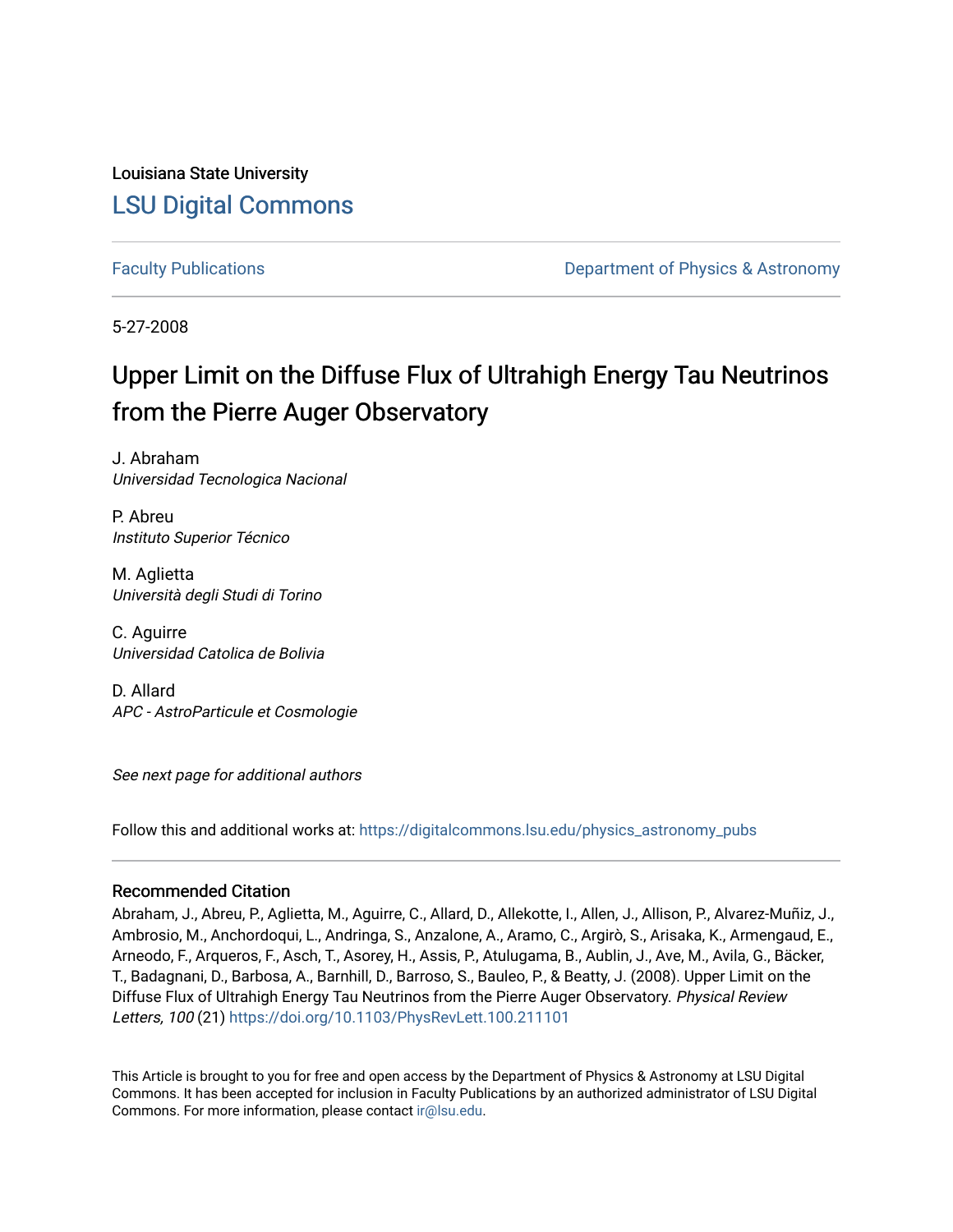## Authors

J. Abraham, P. Abreu, M. Aglietta, C. Aguirre, D. Allard, I. Allekotte, J. Allen, P. Allison, J. Alvarez-Muñiz, M. Ambrosio, L. Anchordoqui, S. Andringa, A. Anzalone, C. Aramo, S. Argirò, K. Arisaka, E. Armengaud, F. Arneodo, F. Arqueros, T. Asch, H. Asorey, P. Assis, B. S. Atulugama, J. Aublin, M. Ave, G. Avila, T. Bäcker, D. Badagnani, A. F. Barbosa, D. Barnhill, S. L.C. Barroso, P. Bauleo, and J. J. Beatty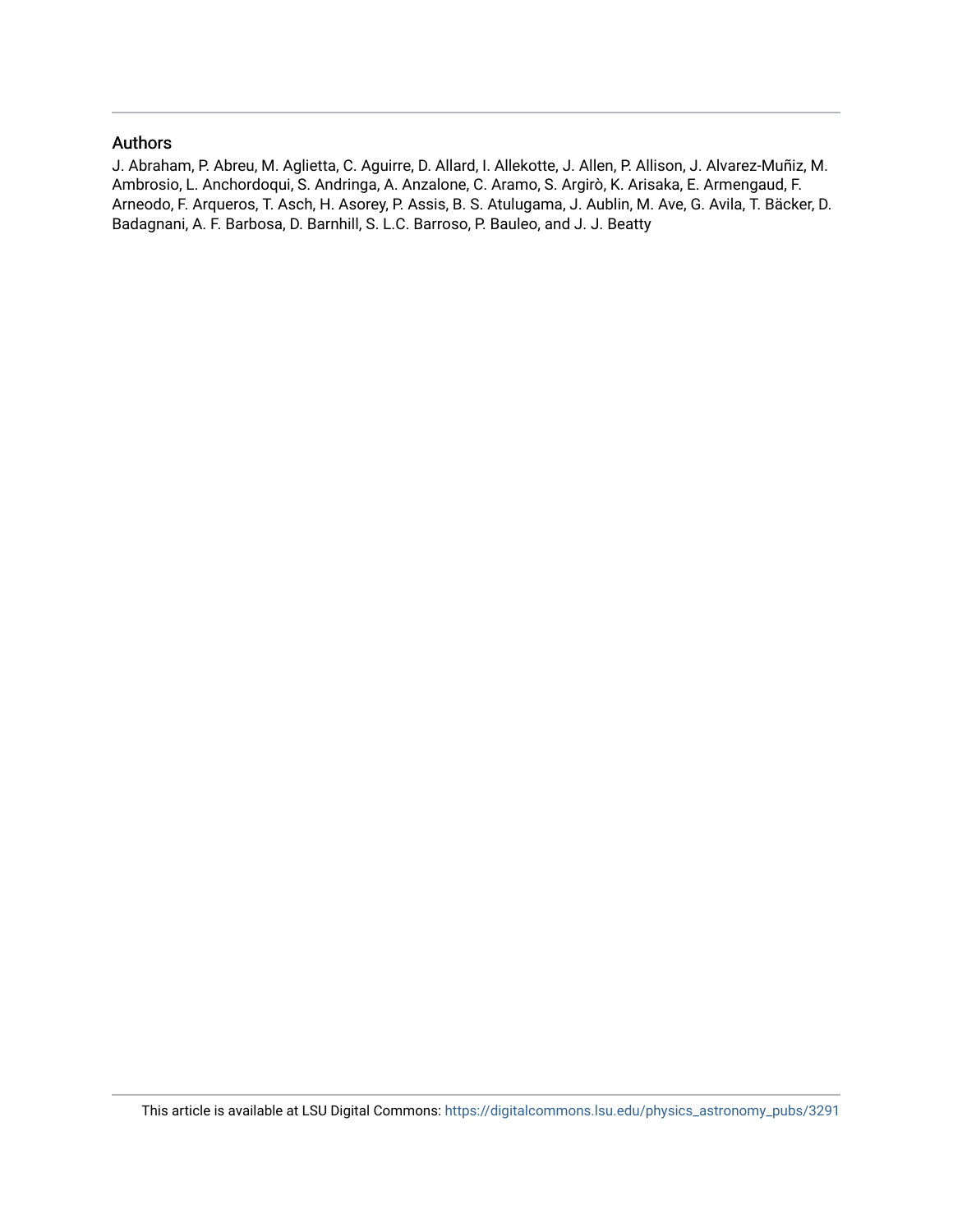## **Upper Limit on the Diffuse Flux of Ultrahigh Energy Tau Neutrinos from the Pierre Auger Observatory**

J. Abraham,<sup>14</sup> P. Abreu,<sup>66</sup> M. Aglietta,<sup>52</sup> C. Aguirre,<sup>17</sup> D. Allard,<sup>32</sup> I. Allekotte,<sup>7</sup> J. Allen,<sup>85</sup> P. Allison,<sup>87</sup> J. Alvarez-Muñiz,<sup>73</sup> M. Ambrosio,<sup>55</sup> L. Anchordoqui,<sup>99,86</sup> S. Andringa,<sup>66</sup> A. Anzalone,<sup>51</sup> C. Aramo,<sup>55</sup> S. Argirò,<sup>49</sup> K. Arisaka, <sup>90</sup> E. Armengaud, <sup>32</sup> F. Arneodo, <sup>53</sup> F. Arqueros, <sup>70</sup> T. Asch, <sup>38</sup> H. Asorey, <sup>5</sup> P. Assis, <sup>66</sup> B. S. Atulugama, <sup>88</sup> J. Aublin,<sup>34</sup> M. Ave,<sup>91</sup> G. Avila,<sup>13</sup> T. Bäcker,<sup>42</sup> D. Badagnani,<sup>10</sup> A. F. Barbosa,<sup>19</sup> D. Barnhill,<sup>90</sup> S. L. C. Barroso,<sup>24</sup> P. Bauleo,  $80$  J. J. Beatty,  $87$  T. Beau,  $32$  B. R. Becker,  $96$  K. H. Becker,  $36$  J. A. Bellido,  $88$  S. BenZvi,  $98$  C. Berat,  $35$ T. Bergmann,<sup>41</sup> P. Bernardini,<sup>45</sup> X. Bertou,<sup>5</sup> P. L. Biermann,<sup>39</sup> P. Billoir,<sup>34</sup> O. Blanch-Bigas,<sup>34</sup> F. Blanco,<sup>70</sup> P. Blasi,<sup>82,43,54</sup> C. Bleve,<sup>76</sup> H. Blümer,<sup>41,37</sup> M. Boháčová,<sup>30</sup> C. Bonifazi,<sup>34,19</sup> R. Bonino,<sup>52</sup> M. Boratav,<sup>34</sup> J. Brack,<sup>80,92</sup> P. Brogueira,<sup>66</sup> W. C. Brown,  $81$  P. Buchholz,  $42$  A. Bueno,  $72$  R. E. Burton,  $78$  N. G. Busca,  $32$  K. S. Caballero-Mora,  $41$  B. Cai,  $94$  D. V. Camin,  $44$ L. Caramete,<sup>39</sup> R. Caruso,<sup>48</sup> W. Carvalho,<sup>21</sup> A. Castellina,<sup>52</sup> O. Catalano,<sup>51</sup> G. Cataldi,<sup>45</sup> L. Cazon,<sup>91</sup> R. Cester,<sup>49</sup> J. Chauvin,<sup>35</sup> A. Chiavassa,<sup>52</sup> J. A. Chinellato,<sup>22</sup> A. Chou,<sup>85,82</sup> J. Chye,<sup>84</sup> P.D. J. Clark,<sup>75</sup> R. W. Clay,<sup>16</sup> E. Colombo,<sup>2</sup> R. Conceição,<sup>66</sup> B. Connolly,<sup>101</sup> F. Contreras,<sup>12</sup> J. Coppens,<sup>60,62</sup> A. Cordier,<sup>33</sup> U. Cotti,<sup>58</sup> S. Coutu,<sup>88</sup> C. E. Covault,<sup>78</sup> A. Creusot,<sup>68</sup> A. Criss,<sup>88</sup> J. Cronin,<sup>91</sup> A. Curutiu,<sup>39</sup> S. Dagoret-Campagne,<sup>33</sup> K. Daumiller,<sup>37</sup> B. R. Dawson,<sup>16</sup> R. M. de Almeida,<sup>22</sup> C. De Donato,<sup>44</sup> S. J. de Jong,<sup>60</sup> G. De La Vega,<sup>15</sup> W. J. M. de Mello Junior,<sup>22</sup> J. R. T. de Mello Neto, <sup>91,27</sup> I. DeMitri, <sup>45</sup> V. de Souza, <sup>41</sup> L. del Peral, <sup>71</sup> O. Deligny, <sup>31</sup> A. Della Selva, <sup>46</sup> C. Delle Fratte, <sup>47</sup> H. Dembinski,<sup>40</sup> C. Di Giulio,<sup>47</sup> J. C. Diaz,<sup>84</sup> C. Dobrigkeit,<sup>22</sup> J. C. D'Olivo,<sup>59</sup> D. Dornic,<sup>31</sup> A. Dorofeev,<sup>83</sup> J. C. dos Anjos,<sup>19</sup> M. T. Dova,<sup>10</sup> D. D'Urso,<sup>46</sup> I. Dutan,<sup>39</sup> M. A. DuVernois,<sup>93,94</sup> R. Engel,<sup>37</sup> L. Epele,<sup>10</sup> M. Erdmann,<sup>40</sup> C. O. Escobar, <sup>22</sup> A. Etchegoyen, <sup>3</sup> P. Facal San Luis, <sup>73</sup> H. Falcke, <sup>60,63</sup> G. Farrar, <sup>85</sup> A. C. Fauth, <sup>22</sup> N. Fazzini, <sup>82</sup> F. Ferrer, <sup>78</sup> S. Ferry,<sup>68</sup> B. Fick,<sup>84</sup> A. Filevich,<sup>2</sup> A. Filipčič,<sup>67</sup> I. Fleck,<sup>42</sup> R. Fonte,<sup>48</sup> C. E. Fracchiolla,<sup>20</sup> W. Fulgione,<sup>52</sup> B. García,<sup>14</sup> D. García Gámez,<sup>72</sup> D. Garcia-Pinto,<sup>70</sup> X. Garrido,<sup>33</sup> H. Geenen,<sup>36</sup> G. Gelmini,<sup>90</sup> H. Gemmeke,<sup>38</sup> P. L. Ghia,<sup>31,52</sup> M. Giller,<sup>65</sup> H. Glass, <sup>82</sup> M. S. Gold, <sup>96</sup> G. Golup, <sup>6</sup> F. Gomez Albarracin, <sup>10</sup> M. Gómez Berisso, <sup>6</sup> R. Gómez Herrero, <sup>71</sup> P. Gonçalves,<sup>66</sup> M. Gonçalves do Amaral,<sup>28</sup> D. Gonzalez,<sup>41</sup> J.G. Gonzalez,<sup>83</sup> M. González,<sup>57</sup> D. Góra,<sup>41,64</sup> A. Gorgi,<sup>52</sup> P. Gouffon,<sup>21</sup> V. Grassi,<sup>44</sup> A. F. Grillo,<sup>53</sup> C. Grunfeld,<sup>10</sup> Y. Guardincerri,<sup>8</sup> F. Guarino,<sup>46</sup> G. P. Guedes,<sup>23</sup> J. Gutiérrez,<sup>71</sup> J. D. Hague,<sup>96</sup> J. C. Hamilton,<sup>32</sup> P. Hansen,<sup>73</sup> D. Harari,<sup>6</sup> S. Harmsma,<sup>61</sup> J. L. Harton,<sup>31,80</sup> A. Haungs,<sup>37</sup> T. Hauschildt,<sup>52</sup> M. D. Healy,<sup>90</sup> T. Hebbeker,<sup>40</sup> G. Hebrero,<sup>71</sup> D. Heck,<sup>37</sup> C. Hojvat,<sup>82</sup> V. C. Holmes,<sup>16</sup> P. Homola,<sup>64</sup> J. Hörandel,<sup>60</sup> A. Horneffer,<sup>60</sup> M. Horvat,<sup>68</sup> M. Hrabovský,<sup>30</sup> T. Huege,<sup>37</sup> M. Hussain,<sup>68</sup> M. Iarlori,<sup>43</sup> A. Insolia,<sup>48</sup> F. Ionita,<sup>91</sup> A. Italiano,<sup>48</sup> M. Kaducak,<sup>82</sup> K. H. Kampert,<sup>36</sup> T. Karova,<sup>30</sup> B. Kégl,<sup>33</sup> B. Keilhauer,<sup>41</sup> E. Kemp,<sup>22</sup> R. M. Kieckhafer,<sup>84</sup> H. O. Klages,<sup>37</sup> M. Kleifges,<sup>38</sup> J. Kleinfeller,<sup>37</sup> R. Knapik,<sup>80</sup> J. Knapp,<sup>76</sup> D.-H. Koang,<sup>35</sup> A. Krieger,<sup>2</sup> O. Krömer,<sup>38</sup> D. Kuempel,<sup>36</sup> N. Kunka,<sup>38</sup> A. Kusenko,<sup>90</sup> G. La Rosa,<sup>51</sup> C. Lachaud,<sup>32</sup> B. L. Lago,<sup>27</sup> D. Lebrun,<sup>35</sup> P. LeBrun,<sup>82</sup> J. Lee,<sup>90</sup> M. A. Leigui de Oliveira,<sup>26</sup> A. Letessier-Selvon,<sup>34</sup> M. Leuthold,<sup>40</sup> I. Lhenry-Yvon,<sup>31</sup> R. López,<sup>56</sup> A. Lopez Agüera,<sup>73</sup> J. Lozano Bahilo,<sup>72</sup> R. Luna García,<sup>57</sup> M. C. Maccarone,<sup>51</sup> C. Macolino,<sup>43</sup> S. Maldera,<sup>52</sup> G. Mancarella,<sup>45</sup> M. E. Manceñido,<sup>10</sup> D. Mandat,<sup>30</sup> P. Mantsch,<sup>82</sup> A. G. Mariazzi,<sup>10</sup> I. C. Maris,<sup>41</sup> H. R. Marquez Falcon,<sup>58</sup> D. Martello,<sup>45</sup> J. Martínez,<sup>57</sup> O. Martínez Bravo,<sup>56</sup> H. J. Mathes,<sup>37</sup> J. Matthews,<sup>83,89</sup> J. A. J. Matthews,<sup>96</sup> G. Matthiae,<sup>47</sup> D. Maurizio,<sup>49</sup> P. O. Mazur, $^{82}$  T. McCauley, $^{86}$  M. McEwen, $^{71,83}$  R. R. McNeil, $^{83}$  M. C. Medina, $^3$  G. Medina-Tanco, $^{59}$  A. Meli, $^{39}$  D. Melo, $^2$ E. Menichetti,<sup>49</sup> A. Menschikov,<sup>38</sup> Chr. Meurer,<sup>37</sup> R. Meyhandan,<sup>61</sup> M. I. Micheletti,<sup>3</sup> G. Miele,<sup>46</sup> W. Miller,<sup>96</sup> S. Mollerach,<sup>6</sup> M. Monasor,<sup>70,71</sup> D. Monnier Ragaigne,<sup>33</sup> F. Montanet,<sup>35</sup> B. Morales,<sup>59</sup> C. Morello,<sup>52</sup> J.C. Moreno,<sup>10</sup> C. Morris, <sup>87</sup> M. Mostafá, <sup>97</sup> M. A. Muller, <sup>22</sup> R. Mussa, <sup>49</sup> G. Navarra, <sup>52</sup> J. L. Navarro, <sup>72</sup> S. Navas, <sup>72</sup> P. Necesal, <sup>30</sup> L. Nellen,<sup>59</sup> C. Newman-Holmes, <sup>82</sup> D. Newton, <sup>76,73</sup> T. Nguyen Thi, <sup>100</sup> N. Nierstenhoefer, <sup>36</sup> D. Nitz, <sup>84</sup> D. Nosek, <sup>29</sup> L. Nožka,<sup>30</sup> J. Oehlschläger,<sup>37</sup> T. Ohnuki,<sup>90</sup> A. Olinto,<sup>32,91</sup> V. M. Olmos-Gilbaja,<sup>73</sup> M. Ortiz,<sup>70</sup> F. Ortolani,<sup>47</sup> S. Ostapchenko,<sup>41</sup> L. Otero,<sup>14</sup> N. Pacheco,<sup>71</sup> D. Pakk Selmi-Dei,<sup>22</sup> M. Palatka,<sup>30</sup> J. Pallotta,<sup>1</sup> G. Parente,<sup>73</sup> E. Parizot,<sup>32</sup> S. Parlati, <sup>53</sup> S. Pastor, <sup>69</sup> M. Patel, <sup>76</sup> T. Paul, <sup>86</sup> V. Pavlidou, <sup>91</sup> K. Payet, <sup>35</sup> M. Pech, <sup>30</sup> J. Pękala, <sup>64</sup> R. Pelayo, <sup>57</sup> I. M. Pepe, <sup>25</sup> L. Perrone,<sup>50</sup> S. Petrera,<sup>43</sup> P. Petrinca,<sup>47</sup> Y. Petrov,<sup>80</sup> Diep Pham Ngoc,<sup>100</sup> Dong Pham Ngoc,<sup>100</sup> T. N. Pham Thi,<sup>100</sup> A. Pichel,<sup>11</sup> R. Piegaia,<sup>8</sup> T. Pierog,<sup>37</sup> M. Pimenta,<sup>66</sup> T. Pinto,<sup>69</sup> V. Pirronello,<sup>48</sup> O. Pisanti,<sup>46</sup> M. Platino,<sup>2</sup> J. Pochon,<sup>5</sup> P. Privitera,<sup>47</sup> M. Prouza,<sup>30</sup> E. J. Quel,<sup>1</sup> J. Rautenberg,<sup>36</sup> A. Redondo,<sup>71</sup> S. Reucroft,<sup>86</sup> B. Revenu,<sup>32</sup> F. A. S. Rezende,<sup>19</sup> J. Ridky,<sup>30</sup> S. Riggi,<sup>48</sup> M. Risse,<sup>36</sup> C. Rivière,<sup>35</sup> V. Rizi,<sup>43</sup> M. Roberts,<sup>88</sup> C. Robledo,<sup>56</sup> G. Rodriguez,<sup>73</sup> D. Rodríguez Frías,<sup>71</sup> J. Rodriguez Martino,<sup>48</sup> J. Rodriguez Rojo,<sup>12</sup> I. Rodriguez-Cabo,<sup>73</sup> G. Ros,<sup>70,71</sup> J. Rosado,<sup>70</sup> M. Roth,<sup>37</sup> B. Rouillé-d'Orfeuil,<sup>32</sup> E. Roulet,<sup>6</sup> A. C. Rovero,<sup>11</sup> F. Salamida,<sup>43</sup> H. Salazar,<sup>56</sup> G. Salina,<sup>47</sup> F. Sánchez,<sup>59</sup> M. Santander,<sup>12</sup> C. E. Santo,<sup>66</sup> E. M. Santos,<sup>34,19</sup> F. Sarazin,<sup>79</sup> S. Sarkar,<sup>74</sup> R. Sato,<sup>12</sup> V. Scherini,<sup>36</sup> H. Schieler,<sup>37</sup>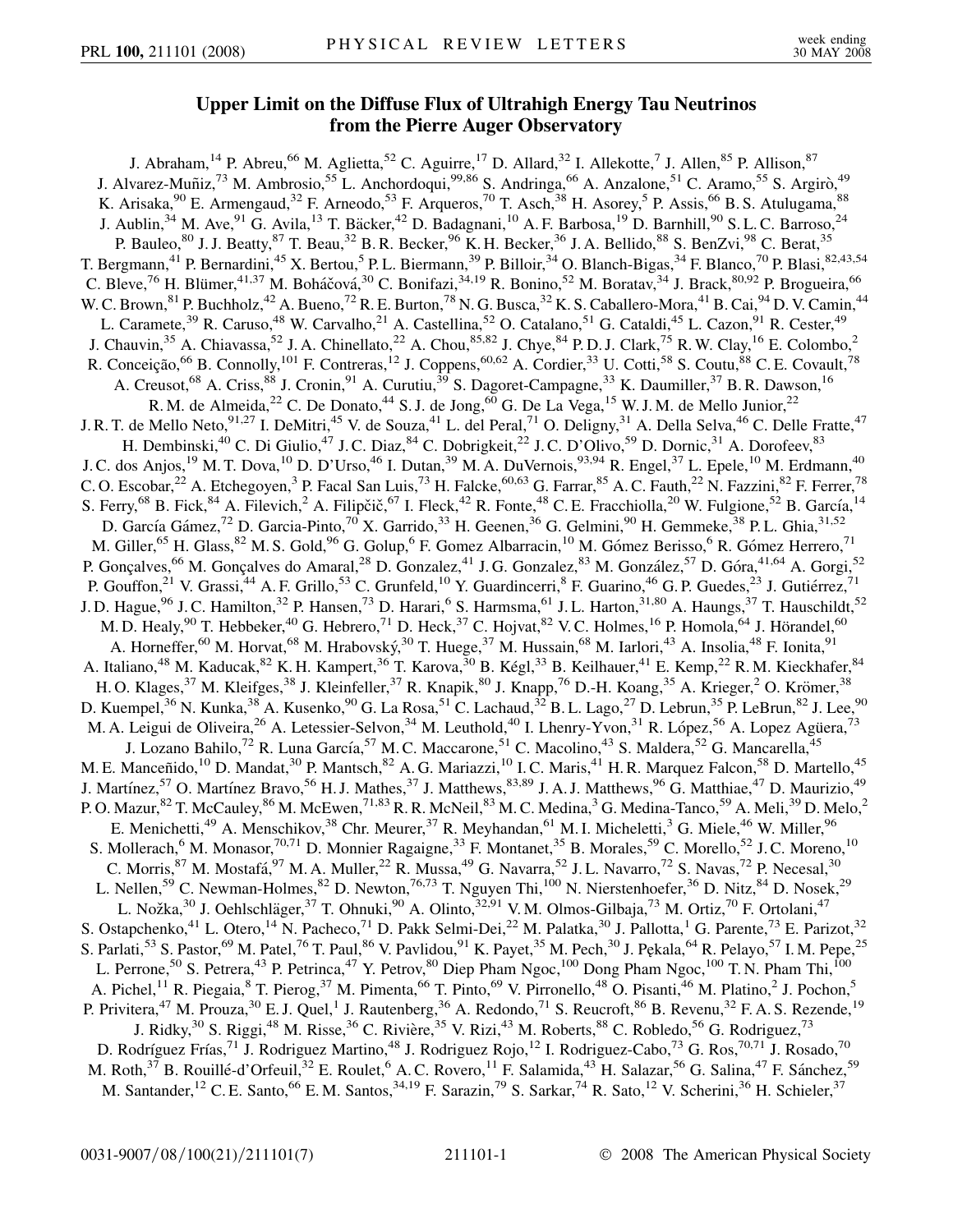A. Schmidt,<sup>38</sup> F. Schmidt,<sup>91</sup> T. Schmidt,<sup>41</sup> O. Scholten,<sup>61</sup> P. Schovánek,<sup>30</sup> F. Schüssler,<sup>37</sup> S. J. Sciutto,<sup>10</sup> M. Scuderi,<sup>48</sup> A. Segreto,<sup>51</sup> D. Semikoz,<sup>32</sup> M. Settimo,<sup>45</sup> R. C. Shellard,<sup>19,20</sup> I. Sidelnik,<sup>3</sup> B. B. Siffert,<sup>27</sup> G. Sigl,<sup>32</sup>

N. Smetniansky De Grande,<sup>2</sup> A. Smiałkowski,<sup>65</sup> R. Šmída,<sup>30</sup> A. G. K. Smith,<sup>16</sup> B. E. Smith,<sup>76</sup> G. R. Snow,<sup>95</sup> P. Sokolsky,<sup>97</sup>

P. Sommers,<sup>88</sup> J. Sorokin,<sup>16</sup> H. Spinka,<sup>77,82</sup> R. Squartini,<sup>12</sup> E. Strazzeri,<sup>47</sup> A. Stutz,<sup>35</sup> F. Suarez,<sup>52</sup> T. Suomijärvi,<sup>31</sup>

A. D. Supanitsky,<sup>59</sup> M. S. Sutherland,<sup>87</sup> J. Swain,<sup>86</sup> Z. Szadkowski,<sup>65</sup> J. Takahashi,<sup>22</sup> A. Tamashiro,<sup>11</sup> A. Tamburro,<sup>41</sup>

O. Taşcău,<sup>36</sup> R. Tcaciuc,<sup>42</sup> D. Thomas,<sup>97</sup> R. Ticona,<sup>18</sup> J. Tiffenberg,<sup>8</sup> C. Timmermans,<sup>62,60</sup> W. Tkaczyk,<sup>65</sup>

C. J. Todero Peixoto,<sup>22</sup> B. Tomé,<sup>66</sup> A. Tonachini,<sup>49</sup> I. Torres,<sup>56</sup> D. Torresi,<sup>51</sup> P. Travnicek,<sup>30</sup> A. Tripathi,<sup>90</sup> G. Tristram,<sup>32</sup>

D. Tscherniakhovski,<sup>38</sup> M. Tueros,<sup>9</sup> V. Tunnicliffe,<sup>75</sup> R. Ulrich,<sup>37</sup> M. Unger,<sup>37</sup> M. Urban,<sup>33</sup> J. F. Valdés Galicia,<sup>59</sup>

I. Valiño,<sup>73</sup> L. Valore,<sup>46</sup> A.M. van den Berg,<sup>61</sup> V. van Elewyck,<sup>31</sup> R.A. Vázquez,<sup>73</sup> D. Veberič,<sup>68</sup> A. Veiga,<sup>10</sup> A. Velarde,<sup>18</sup>

T. Venters,  $91,32$  V. Verzi,  $47$  M. Videla,  $15$  L. Villaseñor,  $58$  S. Vorobiov,  $68$  L. Voyvodic,  $82$  H. Wahlberg,  $10$  O. Wainberg,  $4$ 

P. Walker,<sup>75</sup> D. Warner,<sup>80</sup> A. A. Watson,<sup>76</sup> S. Westerhoff,<sup>98</sup> G. Wieczorek,<sup>65</sup> L. Wiencke,<sup>79</sup> B. Wilczyńska,<sup>64</sup>

H. Wilczyński,<sup>64</sup> C. Wileman,<sup>76</sup> M. G. Winnick,<sup>16</sup> H. Wu,<sup>33</sup> B. Wundheiler,<sup>2</sup> T. Yamamoto,<sup>91</sup> P. Younk,<sup>97</sup> E. Zas,<sup>73</sup>

D. Zavrtanik,  $^{68}$  M. Zavrtanik,  $^{67}$  A. Zech,  $^{34}$  A. Zepeda,  $^{57}$  and M. Ziolkowski<sup>42</sup>

(Pierre Auger Collaboration)

<sup>1</sup> Centro de Investigaciones en Láseres y Aplicaciones, CITEFA and CONICET, Argentina

<sup>2</sup> Centro Atómico Constituyentes, CNEA, Buenos Aires, Argentina

<sup>3</sup> Centro Atómico Constituyentes, Comisión Nacional de Energía Atómica and CONICET, Argentina

<sup>4</sup> Centro Atómico Constituyentes, Comisión Nacional de Energía Atómica and UTN-FRBA, Argentina

<sup>5</sup> Centro Atómico Bariloche, Comisión Nacional de Energía Atómica, San Carlos de Bariloche, Argentina

<sup>6</sup>Departamento de Física, Centro Atómico Bariloche, Comisión Nacional de Energía Atómica and CONICET, Argentina

<sup>7</sup> Centro Atómico Bariloche, Comision Nacional de Energía Atómica and Instituto Balseiro (CNEA-UNC),

*San Carlos de Bariloche, Argentina* <sup>8</sup> *Departamento de Fı´sica, FCEyN, Universidad de Buenos Aires y CONICET, Argentina* <sup>9</sup>

 $\begin{array}{c} \n ^{9} \textbf{Department} \textit{de Física, Universidad Nacional de La Plata and Fundación Universidad Tecnológica Nacional, Argentina} \\ \n ^{10} \textbf{IFLP, Universidad Nacional de La Plata and CONICET, La Plata, Argentina} \\ \n ^{11} \textbf{Instituto de Astronomía y Física del Espacio (CONICET), Buenos Aires, Argentina} \\ \n ^{12} \textbf{Pierre Auger Southern Observatory, Malargüie, Argentina} \\ \n ^{13} \textbf{Pierre Auger Southern Observatory and Comisión Nacional de Energía Atómica, Malargüie, Argentina} \\ \n ^{14} \textbf{Universal Technical Tecnológica Nacional, FR-Mendoza, Argentina} \\ \n ^{15} \textbf{Universal de Cenológ$ 

<sup>19</sup>Centro Brasileiro de Pesquisas Fisicas, Rio de Janeiro, RJ, Brazil<br><sup>20</sup>Pontifícia Universidade Católica, Rio de Janeiro, RJ, Brazil

<sup>20</sup>Pontifícia Universidade Católica, Rio de Janeiro, RJ. Brazil<br>
<sup>21</sup>Universidade de Sao Paulo, Inst. de Fisica, Sao Paulo, SP. Brazil<br>
<sup>21</sup>Universidade Estadual de Campinas, IFGW, Campinas, SP. Brazil<br>
<sup>22</sup>Universidade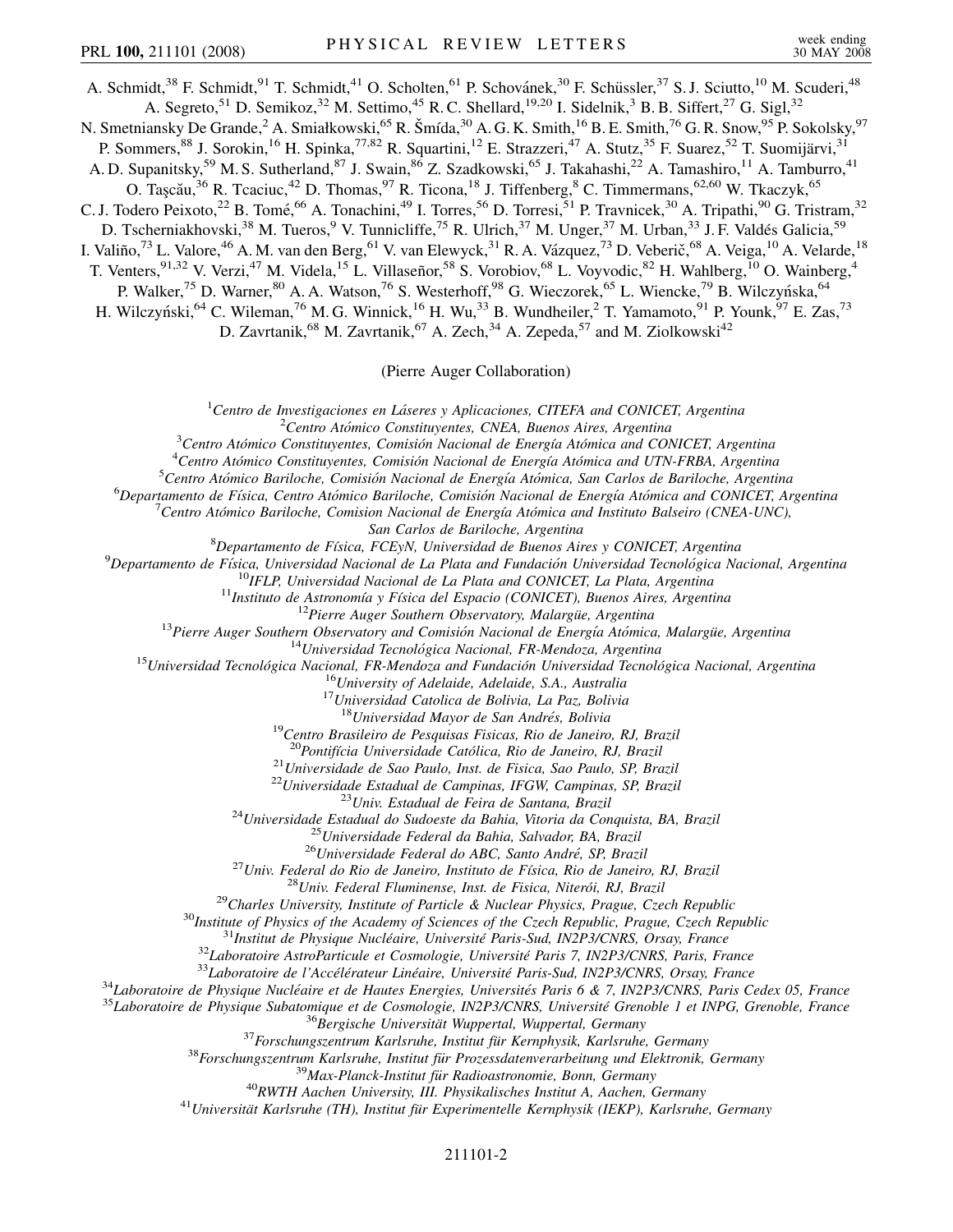<sup>42</sup>Università de l'Aquila and Sectione INFN, Aquila, Italy<br>
<sup>42</sup>Università de l'Aquila and Sectione INFN, Maulia, Italy<br>
<sup>42</sup>Università del Salerno and Sectione INFN, Hiron, Italy<br>
47 Università del Salerno and Sectione <sup>78</sup>Case Western Reserve University, Cleveland, Ohio, USA<br><sup>79</sup>Colorado School of Mines, Golden, Colorado, USA<br><sup>80</sup>Colorado State University, Fort Collins, Colorado, USA<br><sup>81</sup>Colorado State University, Pueblo, Colorado, USA <sup>82</sup> Fermilab, Batavia, Illinois, USA<br>
<sup>83</sup> Louisiana State University, Baton Rouge, Louisiana, USA<br>
<sup>84</sup> Michigan Technological University, Houghton, Michigan, USA<br>
<sup>85</sup> New York University, New York, New York, USA<br>
<sup>86</sup> <sup>94</sup>University of Minnesota, Minneapolis, Minnesota, USA<br><sup>95</sup>University of Nebraska, Lincoln, Nebraska, USA <sup>96</sup>University of New Mexico, Albuquerque, New Mexico, USA<br><sup>97</sup>University of Utah, Salt Lake City, Utah, USA<br><sup>98</sup>University of Wisconsin, Madison, Wisconsin, USA<br><sup>99</sup>University of Wisconsin, Milwaukee, Wisconsin, USA<br><sup>100</sup> (Received 11 December 2007; published 27 May 2008)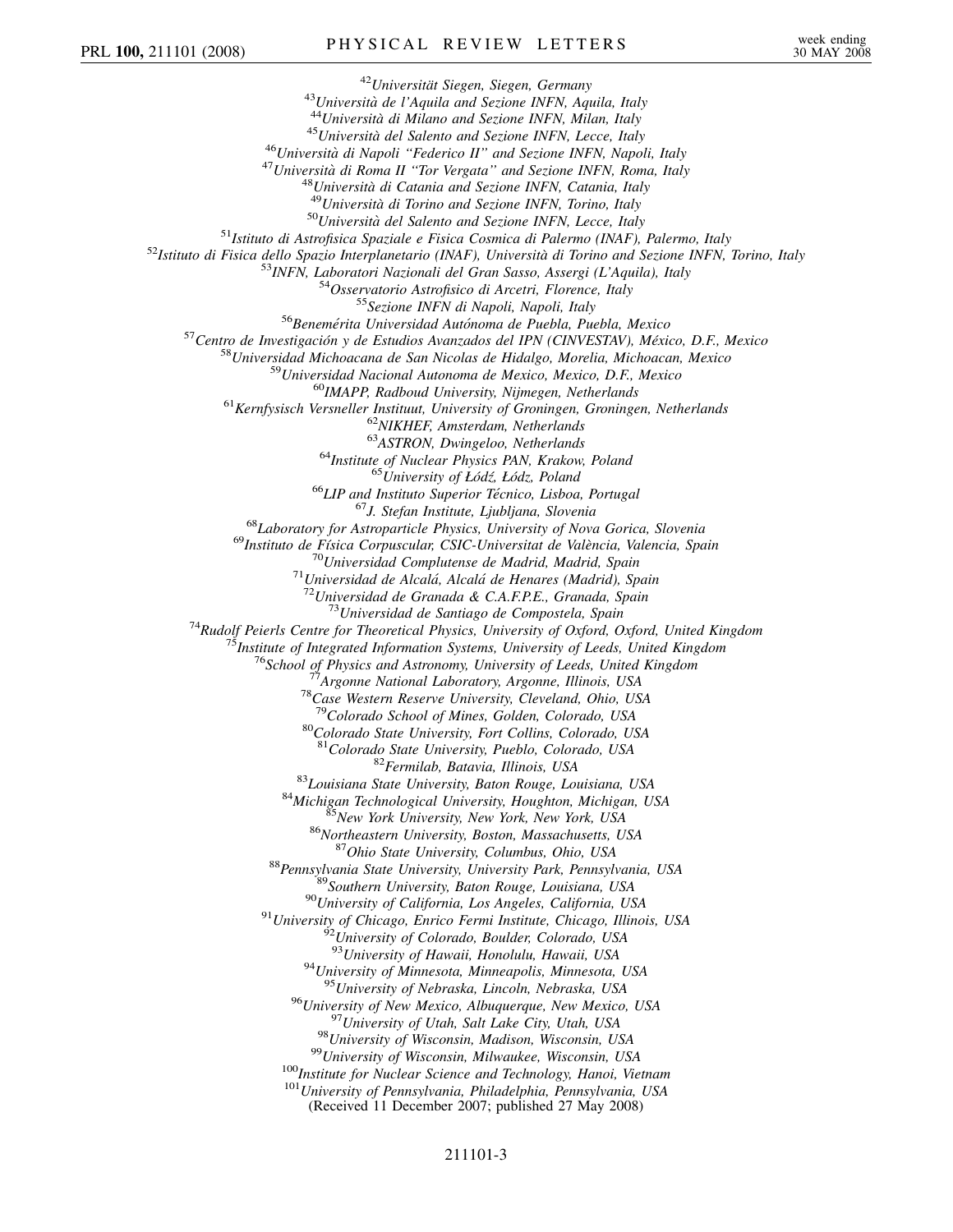The surface detector array of the Pierre Auger Observatory is sensitive to Earth-skimming tau neutrinos that interact in Earth's crust. Tau leptons from  $\nu_{\tau}$  charged-current interactions can emerge and decay in the atmosphere to produce a nearly horizontal shower with a significant electromagnetic component. The data collected between 1 January 2004 and 31 August 2007 are used to place an upper limit on the diffuse flux of  $\nu_{\tau}$  at EeV energies. Assuming an  $E_{\nu}^{-2}$  differential energy spectrum the limit set at 90% C.L. is  $E_{\nu}^2 dN_{\nu_{\tau}}/dE_{\nu} < 1.3 \times 10^{-7} \text{ GeV cm}^{-2} \text{ s}^{-1} \text{ sr}^{-1}$  in the energy range  $2 \times 10^{17} \text{ eV} < E_{\nu} < 2 \times 10^{19} \text{ eV}$ .

DOI: [10.1103/PhysRevLett.100.211101](http://dx.doi.org/10.1103/PhysRevLett.100.211101) PACS numbers: 95.85.Ry, 95.55.Vj, 98.70.Sa

The detection of ultrahigh energy (UHE) cosmic neutrinos at EeV (1 EeV  $\equiv 10^{18}$  eV) energies and above is a long-standing experimental challenge. Many experiments are searching for such neutrinos, and there are several ongoing efforts to construct dedicated experiments to detect them  $[1-3]$  $[1-3]$  $[1-3]$ . Their discovery would open a new window to the universe [\[4](#page-8-2)], and provide an unique opportunity to test fundamental particle physics at energies well beyond current or planned accelerators. The observation of UHE cosmic rays (UHECRs) requires that there exist UHE cosmic neutrinos, even though the nature of the UHECR particles and their production mechanisms are still uncertain. All models of UHECR origin predict neutrino fluxes from the decay of charged pions which are produced either in interactions of the cosmic rays in their sources, or in their subsequent interactions with background radiation fields. For example, UHECR protons interacting with the cosmic microwave background (CMB) give rise to the socalled ''cosmogenic'' or GZK neutrinos [[5](#page-8-3)]. The recently reported suppression of the cosmic ray flux above  $\sim$  4  $\times$  $10^{19}$  eV  $[6-8]$  $[6-8]$  $[6-8]$  as well as the observed correlation of the highest energy cosmic rays with relatively nearby extragalactic objects [[9\]](#page-8-6) both point to UHECR interactions on the infrared or microwave backgrounds during extragalactic propagation. These interactions must result in UHE neutrinos although their flux is somewhat uncertain since this depends on the primary UHECR composition and on the nature and cosmological evolution of the sources as well as on their spatial distribution  $[10,11]$  $[10,11]$  $[10,11]$  $[10,11]$  $[10,11]$ .

Tau neutrinos are suppressed in such production processes relative to  $\nu_e$  or  $\nu_\mu$ , because they are not an end product of the charged pion decay chain and far fewer are made through the production and decay of heavy flavours such as charm. Nevertheless, because of neutrino flavor mixing, the usual 1:2 ratio of  $\nu_e$  to  $\nu_\mu$  at production is altered to approximately equal fluxes for all flavours after travelling cosmological distances [\[12](#page-8-9)]. Soon after the dis-covery of neutrino oscillations [[13](#page-8-10)] it was shown that  $\nu_{\tau}$ entering the Earth just below the horizon (Earth-skimming) [\[14](#page-8-11)[–16\]](#page-8-12) can undergo charged-current interactions and produce  $\tau$  leptons. Since a  $\tau$  lepton can travel tens of kilometers in the Earth at EeV energies, it can emerge into the atmosphere and decay in flight producing an nearly horizontal extensive air shower (EAS) above the detector. In this way the effective target volume for neutrinos can be rather large.

The Pierre Auger Observatory [\[17\]](#page-8-13) has been designed to measure UHECRs with unprecedented precision. Detection of UHECRs is being achieved exploiting the two available techniques to detect EAS, namely, arrays of surface particle detectors and telescopes that detect fluorescence radiation. UHE particles such as protons or heavier nuclei interact high in the atmosphere, producing showers that contain muons and an electromagnetic component of electrons, positrons, and photons. This latter component reaches a maximum at an atmospheric depth of order 800 g cm $^{-2}$ , after which it is gradually attenuated. Inclined showers that reach the ground after travelling through 2000  $\text{g cm}^{-2}$  or more of the atmosphere are dominated by muons arriving at the detector in a thin and flat shower front.

The surface detector (SD) array of the Pierre Auger Observatory can be used to identify neutrino-induced showers [\[18](#page-8-14)–[20\]](#page-8-15). The fluorescence detectors can also be used for neutrino searches  $[21,22]$  $[21,22]$  $[21,22]$  $[21,22]$  $[21,22]$  but the nominal 10% duty cycle of the fluorescence technique reduces the sensitivity. The electromagnetic component of neutrino-induced showers might reach the ground if the shower develops close enough to the detector, producing a signal which has a longer time duration than for an inclined shower initiated by a nucleonic primary. Thus close examination of inclined showers enables showers developing near to the ground and those produced early in the atmosphere to be distinguished. This allows the clean identification of showers induced by neutrinos, and, in particular, those induced by  $\nu_{\tau}$ , with the SD [\[23](#page-8-18)–[25](#page-8-19)].

Here we present the result of a search for deep, inclined, showers in the data collected with the SD of the Pierre Auger Observatory. Identification criteria have been developed to find EAS that are generated by  $\tau$  leptons emerging from the Earth. No candidates have been found in the data collected between 1 January 2004 and 31 August 2007 equivalent to roughly 1 yr of operation of the planned full array.

The construction of the Southern Pierre Auger Observatory in Mendoza, Argentina, is currently close to being completed. It consists of an array of water Cherenkov tanks arranged in a hexagonal grid of 1.5 km covering an area of  $3000 \text{ km}^2$  that is overlooked by 24 fluorescence telescopes located at four sites around the perimeter. The array comprises 1600 cylindrical tanks of  $10 \text{ m}^2$  surface containing purified water, 1.2 m deep, each instrumented with  $3 \times 9$ <sup>n</sup> photomultiplier tubes sampled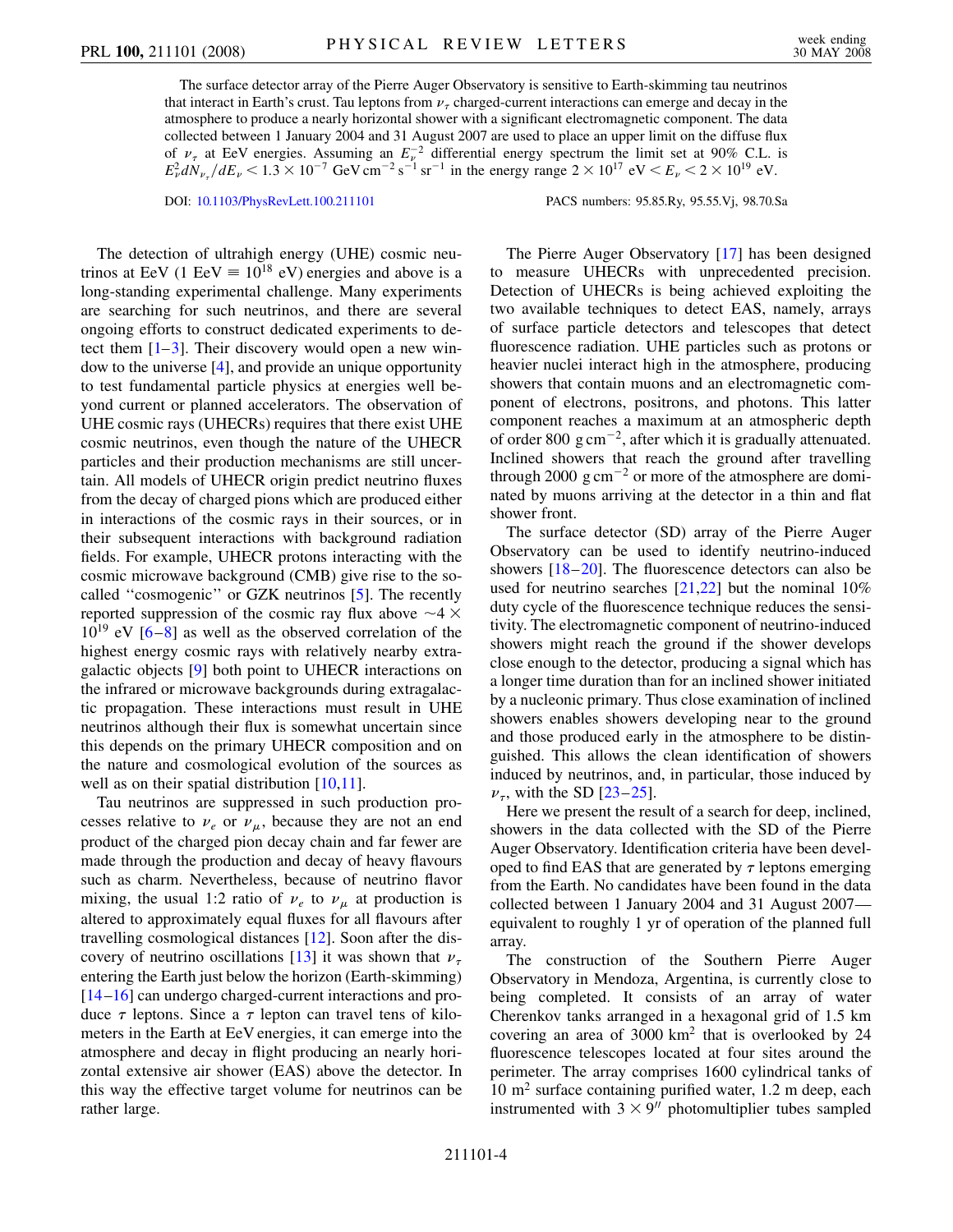by 40 MHz Flash Analog Digital Converters (FADCs) [[17\]](#page-8-13). Each tank is regularly monitored and calibrated in units of vertical equivalent muon (VEM) corresponding to the signal produced by a  $\mu$  traversing the tank vertically [[26\]](#page-8-20).

The procedure devised to identify neutrino candidate events within the data set is based on an end-to-end simulation of the whole process, from the interaction of the  $\nu_{\tau}$ inside the Earth to the detection of the signals in the tanks. The first step is the calculation of the  $\tau$  flux emerging from the Earth. This is done using a simulation of the coupled interplay between the  $\tau$  and the  $\nu_{\tau}$  fluxes through chargedcurrent weak-interactions and  $\tau$  decay, taking into account also the energy losses due to neutral current interactions for both particles, and bremsstrahlung, pair production and nuclear interactions for the  $\tau$  lepton. The emerging  $\tau$  flux can be folded with the  $\tau$  decay probability to give the differential probability of  $\tau$  decaying in the atmosphere as a function of its energy and decay altitude,  $d^2p_\tau/dE_\tau dh_c$ .

Modeling of the showers from  $\tau$  decays in the atmosphere is performed using the AIRES code [\[27\]](#page-8-21). The TAUOLA package  $\lceil 28 \rceil$  is used to simulate  $\tau$  decay and obtain the secondary particles and their energies. Showers induced by the products of decaying  $\tau s$  with energies between  $10^{17}$  to  $3 \times 10^{20}$  eV are simulated at zenith angles ranging between  $90.1^\circ$  and  $95.9^\circ$  and at an altitude of the decay point above the Pierre Auger Observatory in the range 0–2500 m. Finally, to evaluate the response of the SD to such events, the particles reaching the ground in the simulation are stored and injected into a detailed simulation of the SD [[29](#page-8-23)].

A set of conditions has been designed and optimized to select showers induced by Earth-skimming  $\nu_{\tau}$ , rejecting those induced by UHECR. The 25 ns time resolution of the FADC traces allows unambiguous distinction between the narrow signals induced by muons and the broad signals induced by the electromagnetic component (Fig. [1](#page-6-0)). For this purpose we tag the tanks for which the main segment of the FADC trace has 13 or more neighboring bins over a threshold of 0.2 VEM, and for which the ratio of the integrated signal over the peak height exceeds 1.4. A neutrino candidate is required to have over 60% of the triggered tanks satisfying these ''young shower'' conditions as well as fulfilling the central trigger condition [\[17\]](#page-8-13) with these tanks. In addition the triggered tanks are required to have elongated patterns on the ground defining the azimuthal arrival direction (as expected for inclined events) by assigning a length and a width to the pattern and restricting its ratio (length/width  $>$  5). Finally, we calculate the apparent speed of the signal moving across the ground along the azimuthal direction, using the arrival times of the signals at ground and the projected distances between tanks. The average speed, as measured between pairs of triggered stations, is required to be compatible with that expected for an event traveling close to the horizontal

<span id="page-6-0"></span>

FIG. 1. FADC traces of stations at 1 km from the shower core for two real showers of 5 EeV. Top panel: electromagnetic component ( $\theta \sim 22^{\circ}$ ); bottom: muonic signal ( $\theta \sim 80^{\circ}$ ).

direction by requiring it to be very close to the speed of light, in the range  $(0.29, 0.31)$  m ns<sup> $-1$ </sup> with an r.m.s. scatter below  $0.08 \text{ m} \text{ ns}^{-1}$ . These conditions are found to retain about 80% of the simulated  $\tau$  showers triggering the SD. The final sample is expected to be free of background from UHECR-induced showers. In Fig. [2,](#page-7-0) we show the distributions of these discriminating variables for real events and simulated  $\tau$  showers.

Over the period analyzed, no candidate events were found that fulfilled the selection criteria. Based on this, the Pierre Auger Observatory data can be used to place a limit on the diffuse flux of UHE  $\nu_{\tau}$ . For this purpose the exposure of the detector must be evaluated. The total exposure is the time integral of the instantaneous aperture which has changed as the detector has grown while it was being constructed and set into operation.

Calculation of the effective aperture for a fixed neutrino energy  $E_{\nu}$  involves folding the aperture with the conversion probability and the identification efficiency. The identification efficiency  $\epsilon_{ff}$  depends on the  $\tau$  energy  $E_{\tau}$ , the altitude above ground of the central part of the shower  $h_c$ (defined at 10 km after the decay point [\[19\]](#page-8-24)), the position (*x*, *y*) of the shower in the surface *S* covered by the array, and the time *t* through the instantaneous configuration of the array. The expression for the exposure can be written as

<span id="page-6-2"></span>
$$
Exp = \int_{\Omega} d\Omega \int_0^{E_{\nu}} dE_{\tau} \int_0^{\infty} dh_c \frac{d^2 p_{\tau}}{dE_{\tau} dh_c} B_{\tau}, \quad (1)
$$

<span id="page-6-1"></span>where

$$
B_{\tau}(E_{\tau}, h_c) = \int_{T} dt \int_{S} dx dy \cos \theta \epsilon_{ff} [E_{\tau}, h_c, x, y, t], \quad (2)
$$

where  $\theta$  and  $\Omega$  are the zenith and solid angles.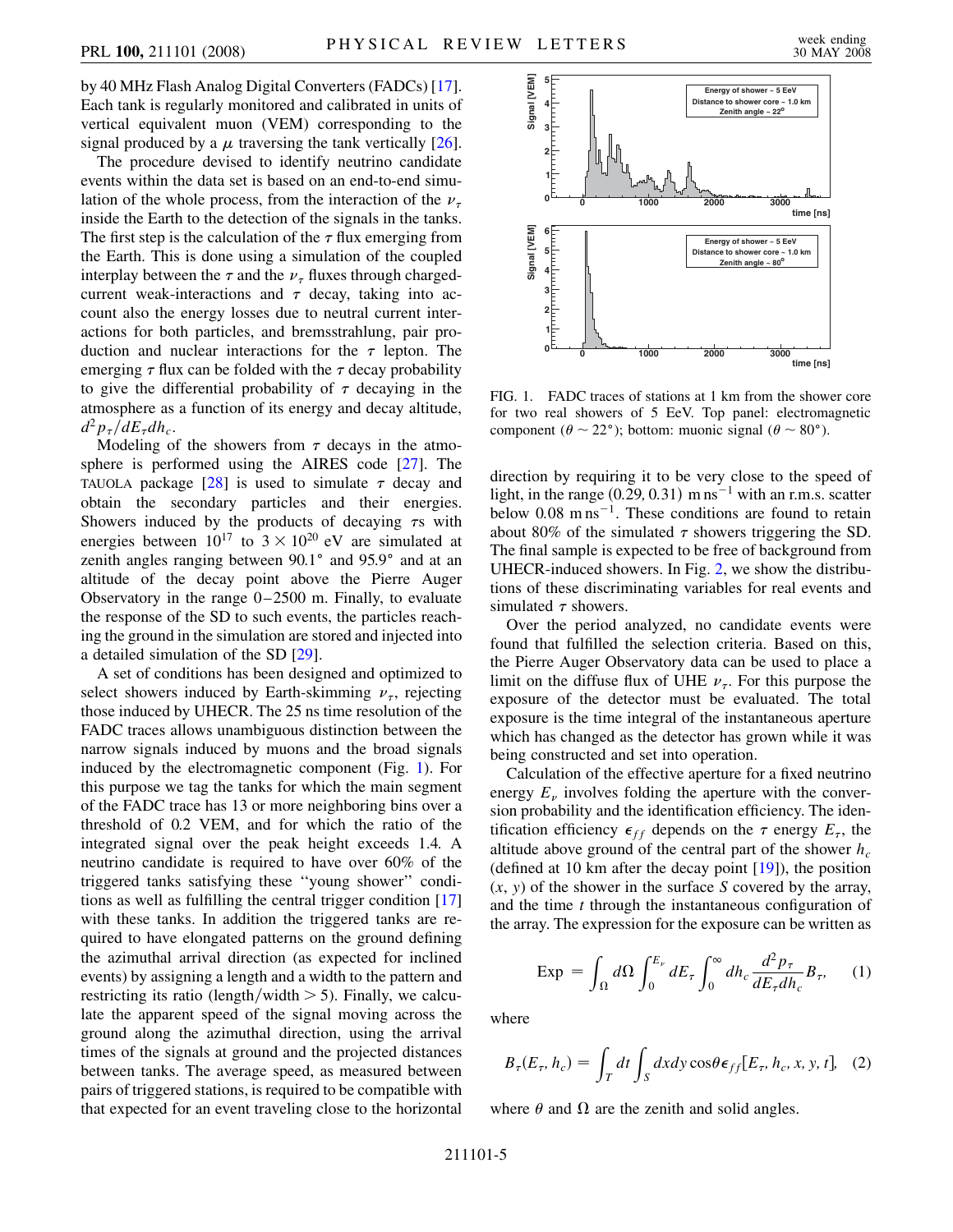<span id="page-7-0"></span>

FIG. 2. Distribution of discriminating variables for showers initiated by  $\tau s$  decaying in the atmosphere, generated by  $\nu_{\tau} s$  with energies sampled from an  $E_v^{-2}$  flux (histogram), and for real events passing the "young shower" selection (points). Left: length/width ratio of the footprint of the shower on the ground; middle: average speed between pairs of stations; right: r.m.s. scatter of the speeds. See text for details.

The exposure is calculated using standard Monte Carlo techniques (MC) in two steps. The first integral deals with the detector-dependent part, including the time evolution of the array over the period *T* considered [Eq. ([2](#page-6-1))]. The integral in  $E_{\tau}$  and  $h_c$  involves only the differential conversion probability and  $B<sub>\tau</sub>$  [Eq. [\(1](#page-6-2))]. The estimated statistical uncertainty for the exposure is below 3%.

The MC simulations require some physical quantities that have not been experimentally measured in the relevant energy range, namely, the  $\nu$  interaction cross-section, the  $\tau$ energy loss, and the  $\tau$  polarization. The main uncertainty in these comes from the QCD structure functions in the relevant kinematic range. We estimate the uncertainty in the exposure due to the  $\nu$  cross-section to be 15% based on the allowed range explored in [[30\]](#page-8-25). The uncertainties in the  $\tau$  energy losses are dominated by the  $\tau$  photonuclear cross section. The 40% difference among existing calculations for the  $\tau$  energy losses [\[21,](#page-8-16)[31,](#page-8-26)[32\]](#page-8-27), which use different structure functions, is used as the systematic uncertainty. The two extreme cases of polarization give 30% difference in exposure and we take this as the corresponding uncertainty. The relevant range of the structure functions includes regions of Bjorken-*x* and squared 4-momentum transfer,  $Q^2$ , where no experimental data exist. Only extrapolations that follow the behavior observed in the regions with experimental data have been considered.

We also take into account uncertainties coming from neglecting the topography around the site of the Pierre Auger Observatory [[33](#page-8-28)] (18%). We adopt a 25% systematic uncertainty due to MC simulations of the EAS and the detector, dominated by differences between hadronic models (QGSJET [[34](#page-8-29)] and SIBYLL [[35](#page-8-30)]).

Assuming a  $f(E_v) \propto E_v^{-2}$  differential flux of  $\nu_\tau$  we have obtained a 90% C.L. limit on the diffuse flux of UHE  $\nu_{\tau}$ , whose level at  $10^{18}$  eV is representative for any smooth spectral shape:

$$
E_{\nu}^2 f(E_{\nu}) < 1.0^{+0.3}_{-0.5} \times 10^{-7} \, \text{GeV} \, \text{cm}^{-2} \, \text{s}^{-1} \, \text{sr}^{-1} \tag{3}
$$

The central value is computed using the  $\nu$  cross-section from Ref. [\[30](#page-8-25)], the parametrisation of the energy losses from Ref. [\[32\]](#page-8-27) and an uniform random distribution for the  $\tau$  polarization. The uncertainties correspond to the combinations of systematic uncertainties in the exposure as given above that lead to the highest or lowest neutrino event rate. The limit is applicable in the energy range  $2 \times 10^{17} - 2 \times$  $10^{19}$  eV, with a systematic uncertainty of about 15%, over which 90% of the events are expected for  $f(E_v) \propto E_v^{-2}$ . In Fig. [3,](#page-7-1) we show our limit adopting the most pessimistic scenario for systematic uncertainties. It improves by a factor  $\sim$ 3 for the most optimistic one. For energies above 10<sup>20</sup> eV, limits are usually quoted as  $2.3$ /Exp  $\times E_\nu$  for different energy values (differential format), while at lower energies they are usually given assuming an  $E^{-2}$  flux (integrated format). We plot the differential format to demonstrate explicitly that the sensitivity of the Pierre Auger Observatory to Earth-skimming  $\nu_{\tau}$  peaks in a narrow energy range close to where the GZK neutrinos are expected.

The Earth-skimming technique used with data collected at the surface detector array of the Southern Pierre Auger Observatory, provides at present the most sensitive bound on neutrinos at EeV energies. This is the most relevant

<span id="page-7-1"></span>

FIG. 3. Limits at 90% C.L. for a diffuse flux of  $\nu_{\tau}$  from the Pierre Auger Observatory. Limits from other experiments [[36](#page-8-31)– [43](#page-8-32)] are converted to a single flavor assuming a 1:1:1 ratio of the 3 neutrino flavours and scaled to 90% C.L. where needed. Two different formats are used: differential (squares) and integrated (constant lines). The shaded curve shows the range of expected fluxes of GZK neutrinos from Refs. [[10](#page-8-7),[11](#page-8-8)], although predictions almost 1 order of magnitude lower and higher exist.